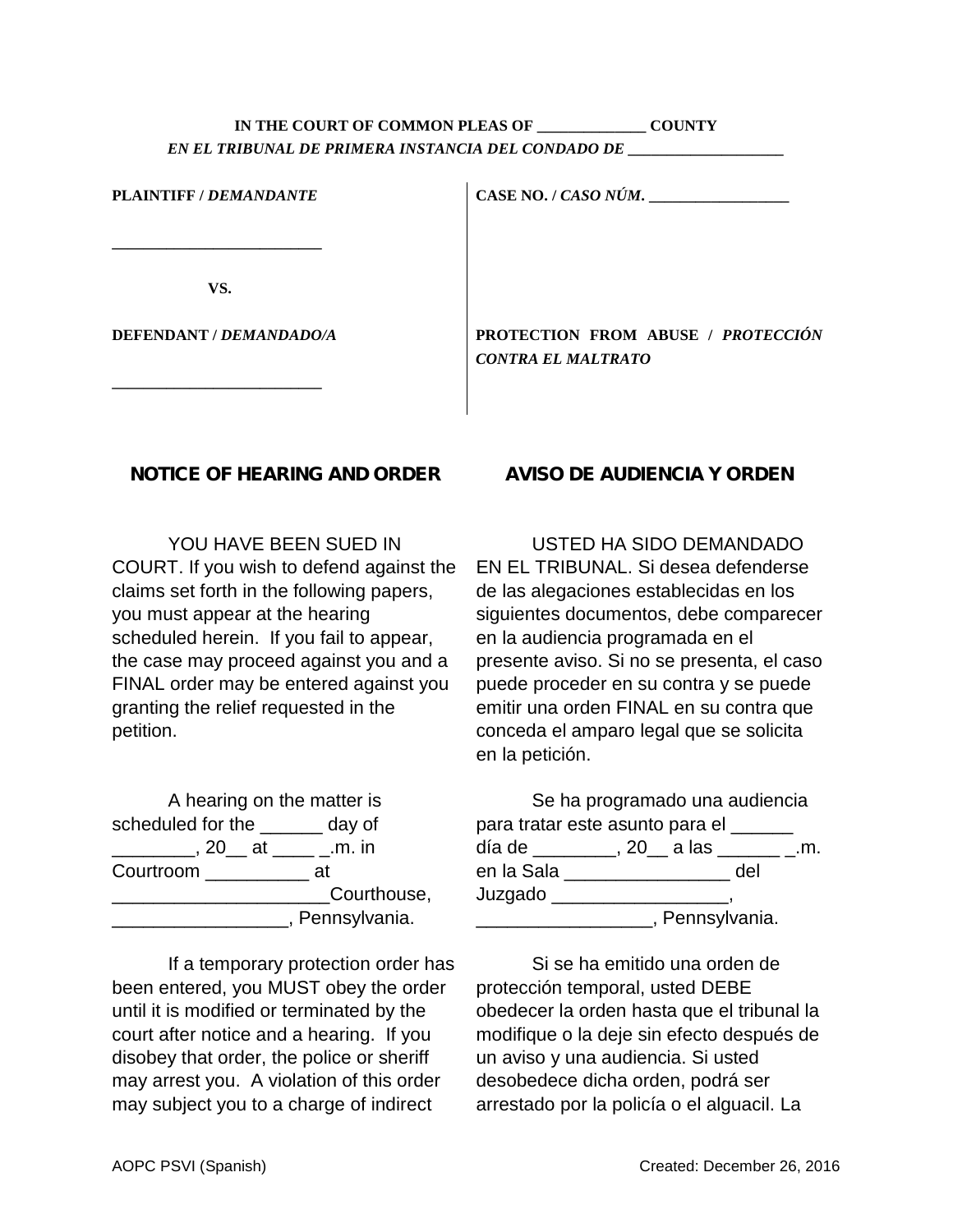criminal contempt. A violation may also subject you to prosecution and criminal penalties under the Pennsylvania Crimes Code. Under 18 U.S.C. § 2265, an order entered by the court may be enforceable in all fifty (50) States, the District of Columbia, Tribal Lands, U.S. Territories and the Commonwealth of Puerto Rico. If you travel outside of the state and intentionally violate this order, you may be subject to federal criminal proceedings under the Violence Against Women Act, 18 U.S.C. § 2262.

YOU SHOULD TAKE THIS PAPER TO YOUR LAWYER IMMEDIATELY. YOU HAVE THE RIGHT TO HAVE A LAWYER REPRESENT YOU AT THE HEARING. THE COURT WILL NOT, HOWEVER, APPOINT A LAWYER FOR YOU. IF YOU DO NOT HAVE A LAWYER, GO TO OR CALL THE OFFICE SET FORTH BELOW. THIS OFFICE CAN PROVIDE YOU WITH INFORMATION ABOUT HIRING A LAWYER. IF YOU CANNOT AFFORD TO HIRE A LAWYER, THIS OFFICE MAY BE ABLE TO PROVIDE YOU WITH INFORMATION ABOUT AGENCIES THAT MAY OFFER LEGAL SERVICES TO ELIGIBLE PERSONS AT A REDUCED FEE OR NO FEE. IF YOU CANNOT FIND A LAWYER, YOU MAY HAVE TO PROCEED WITHOUT ONE.

infracción de esta orden puede resultar en cargos en su contra por desacato criminal indirecto. También puede dar lugar a un enjuiciamiento y penalidades criminales conforme al Código Penal de Pennsylvania. Conforme a la 18 U.S.C. § 2265, una orden emitida por el tribunal puede hacerse cumplir en los cincuenta (50) Estados, el Distrito de Columbia, las Tierras Tribales, los Territorios de los Estados Unidos y el Estado Libre Asociado de Puerto Rico. Si usted deja el estado e infringe intencionalmente esta orden, podrá ser sometido a procesos penales federales contemplados por la Ley sobre Violencia contra la Mujer, 18 U.S.C. § 2262.

DEBE LLEVAR ESTOS PAPELES ANTE SU ABOGADO DE INMEDIATO. USTED TIENE DERECHO A QUE LO REPRESENTE UN ABOGADO EN LA AUDIENCIA. NO OBSTANTE, EL TRIBUNAL NO DESIGNARÁ A UN ABOGADO PARA USTED. SI NO TIENE UN ABOGADO, DIRÍJASE O LLAME A LA OFICINA QUE SE INDICA A CONTINUACIÓN. ESTA OFICINA PUEDE BRINDARLE INFORMACIÓN PARA LA CONTRATACIÓN DE UN ABOGADO. SI NO PUEDE PAGAR UN ABOGADO, ES POSIBLE QUE ESTA OFICINA LE BRINDE INFORMACIÓN ACERCA DE AGENCIAS QUE OFREZCAN SERVICIOS LEGALES PARA AQUELLOS QUE REÚNAN LOS REQUISITOS POR UNA TARIFA REDUCIDA O DE FORMA GRATUITA. SI NO PUEDE ENCONTRAR UN ABOGADO, DEBERÁ PROCEDER SIN UNO.